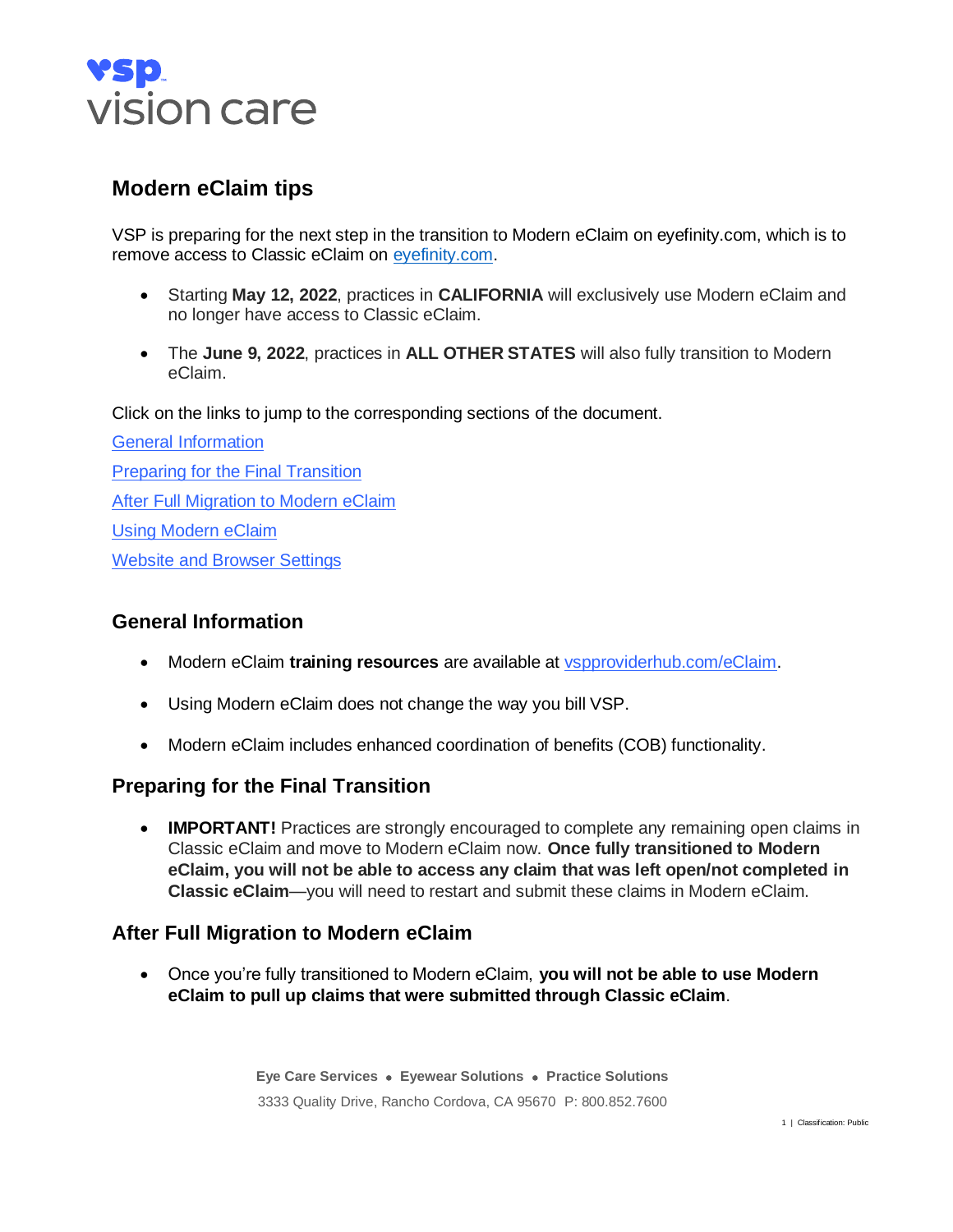

- $\circ$  To view the information for claims submitted through Classic eClaim, pull up the following reports:
	- Doctor Service Report
	- CMS1500 Report
	- Lab Service Report

#### <span id="page-1-0"></span>**Using Modern eClaim**

- Skip the scrolling and click the navigation topics at the top of the eClaim form to quickly "jump" to each section of the page.
- If you have an issue **logging in or staying logged in**, start at the eyefinity.com Home page and manually type in your username and password.
- **IMPORTANT!** When requesting an authorization in the IVR or via fax, ensure you are selecting the **correct provider and location for the provider location login you're using** on eyefinity.com.
	- $\circ$  When your eyefinity.com login has a service location (Tax ID and physical address) that doesn't match the service location of the authorization, you will receive an error similar to **authorization does not belong to your office** or **authorization entered cannot be used**.
		- **•** This impacts offices that have more than one Tax ID or address under one phone number.
	- $\circ$  To avoid receiving the error:
		- You will need to know if your eyefinity.com login has the **same service location** as the authorization you're requesting.
		- Select the correct address when requesting an authorization in the IVR or via fax.
	- $\circ$  To clear the error, the authorization should be deleted and reissued. If you're not able to delete it yourself, please call VSP Customer Service at 800.615.1883 for assistance.
- If you receive an error beginning with **PATENC0\*\*\***
	- o Click on Member search.
	- $\circ$  Enter in the member information, select the authorization, and delete.
	- $\circ$  Once the old authorization is deleted then re-issue the authorization with the desired services, select the View CMS1500 form, once the eClaim form opens, in the date field select the date of service. At this point you can continue to submit this claim.
- If you entered **contact lenses** in your order and then removed them, but the system is still asking for the contact lens information, you will need to delete the current authorization, get a new authorization, and start the order over from the beginning.

**Eye Care Services** • **Eyewear Solutions** • **Practice Solutions** 3333 Quality Drive, Rancho Cordova, CA 95670 P: 800.852.7600